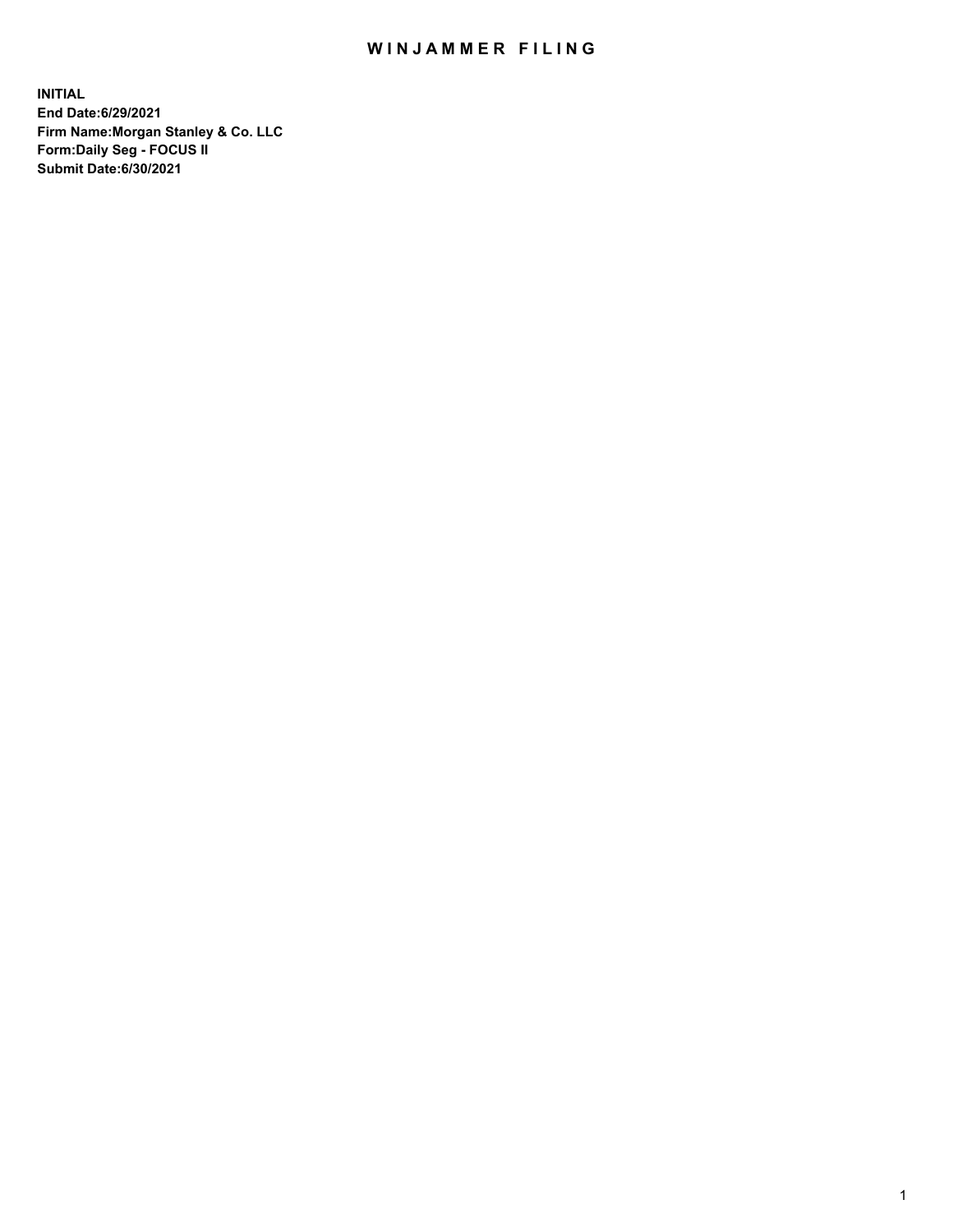**INITIAL End Date:6/29/2021 Firm Name:Morgan Stanley & Co. LLC Form:Daily Seg - FOCUS II Submit Date:6/30/2021 Daily Segregation - Cover Page**

| Name of Company                                                                                                                                                                                                                                                                                                                | <b>Morgan Stanley &amp; Co. LLC</b>                    |
|--------------------------------------------------------------------------------------------------------------------------------------------------------------------------------------------------------------------------------------------------------------------------------------------------------------------------------|--------------------------------------------------------|
| <b>Contact Name</b>                                                                                                                                                                                                                                                                                                            | <b>Ikram Shah</b>                                      |
| <b>Contact Phone Number</b>                                                                                                                                                                                                                                                                                                    | 212-276-0963                                           |
| <b>Contact Email Address</b>                                                                                                                                                                                                                                                                                                   | Ikram.shah@morganstanley.com                           |
| FCM's Customer Segregated Funds Residual Interest Target (choose one):<br>a. Minimum dollar amount: : or<br>b. Minimum percentage of customer segregated funds required:%; or<br>c. Dollar amount range between: and; or<br>d. Percentage range of customer segregated funds required between:% and%.                          | 235,000,000<br><u>0</u><br><u>00</u><br><u>00</u>      |
| FCM's Customer Secured Amount Funds Residual Interest Target (choose one):<br>a. Minimum dollar amount: ; or<br>b. Minimum percentage of customer secured funds required:%; or<br>c. Dollar amount range between: and; or<br>d. Percentage range of customer secured funds required between:% and%.                            | 140,000,000<br><u>0</u><br><u>00</u><br>0 <sub>0</sub> |
| FCM's Cleared Swaps Customer Collateral Residual Interest Target (choose one):<br>a. Minimum dollar amount: ; or<br>b. Minimum percentage of cleared swaps customer collateral required:% ; or<br>c. Dollar amount range between: and; or<br>d. Percentage range of cleared swaps customer collateral required between:% and%. | 92,000,000<br><u>0</u><br><u>00</u><br>00              |

Attach supporting documents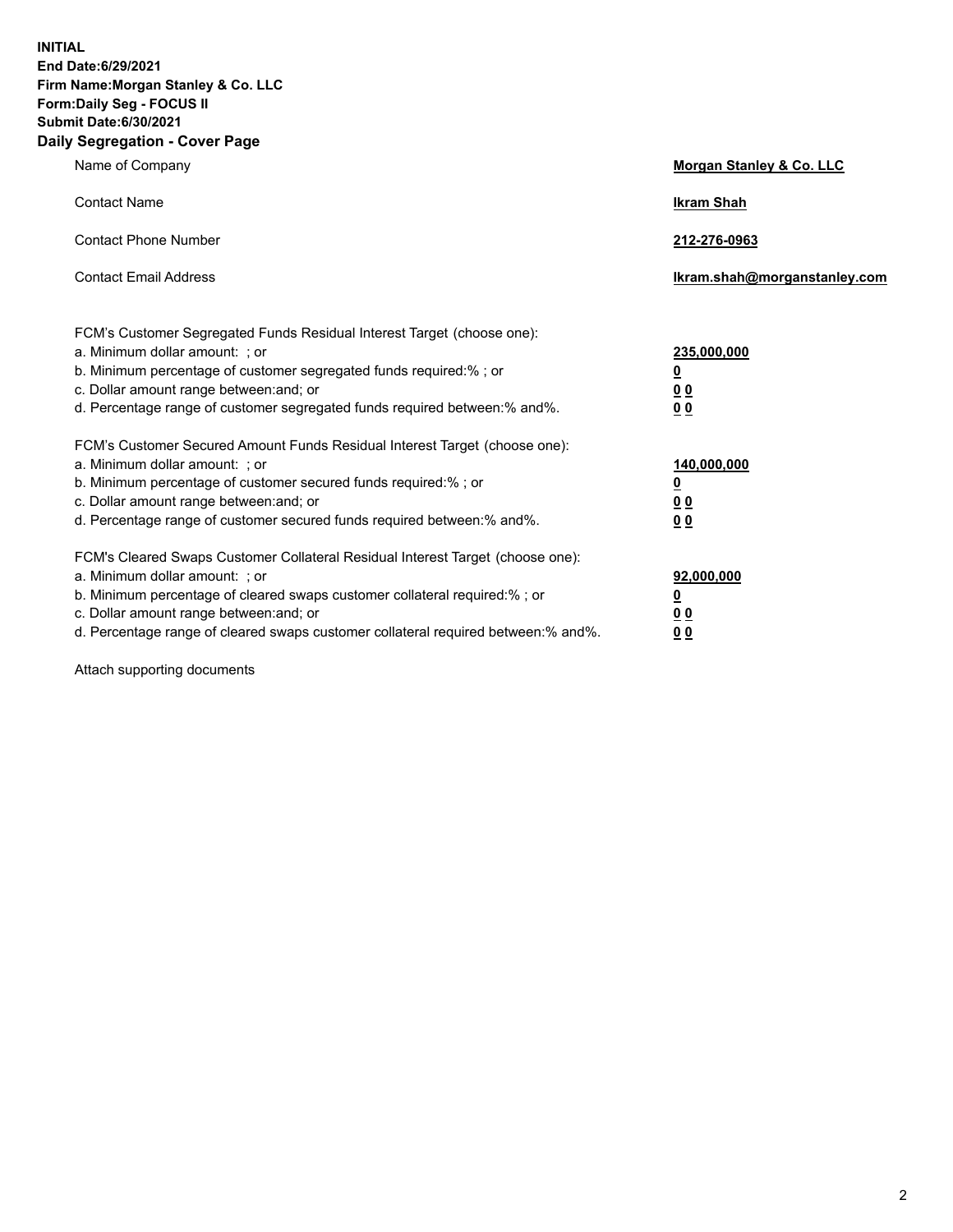## **INITIAL End Date:6/29/2021 Firm Name:Morgan Stanley & Co. LLC Form:Daily Seg - FOCUS II Submit Date:6/30/2021**

**Daily Segregation - Secured Amounts** Foreign Futures and Foreign Options Secured Amounts Amount required to be set aside pursuant to law, rule or regulation of a foreign government or a rule of a self-regulatory organization authorized thereunder 1. Net ledger balance - Foreign Futures and Foreign Option Trading - All Customers A. Cash **4,853,498,878** [7315] B. Securities (at market) **2,241,118,275** [7317] 2. Net unrealized profit (loss) in open futures contracts traded on a foreign board of trade **672,695,933** [7325] 3. Exchange traded options a. Market value of open option contracts purchased on a foreign board of trade **24,562,481** [7335] b. Market value of open contracts granted (sold) on a foreign board of trade **-18,568,824** [7337] 4. Net equity (deficit) (add lines 1. 2. and 3.) **7,773,306,743** [7345] 5. Account liquidating to a deficit and account with a debit balances - gross amount **21,709,081** [7351] Less: amount offset by customer owned securities **-20,308,171** [7352] **1,400,910** 6. Amount required to be set aside as the secured amount - Net Liquidating Equity Method (add lines 4 and 5) 7. Greater of amount required to be set aside pursuant to foreign jurisdiction (above) or line 6. FUNDS DEPOSITED IN SEPARATE REGULATION 30.7 ACCOUNTS 1. Cash in banks A. Banks located in the United States **349,102,213** [7500] B. Other banks qualified under Regulation 30.7 **420,154,502** [7520] **769,256,715** 2. Securities A. In safekeeping with banks located in the United States **648,066,469** [7540] B. In safekeeping with other banks qualified under Regulation 30.7 **42,961,689** [7560] **691,028,158** 3. Equities with registered futures commission merchants A. Cash **16,300,485** [7580] B. Securities **0** [7590] C. Unrealized gain (loss) on open futures contracts **-1,493,778** [7600] D. Value of long option contracts **0** [7610] E. Value of short option contracts **0** [7615] **14,806,707** [7620]

- 4. Amounts held by clearing organizations of foreign boards of trade
	- A. Cash **0** [7640]
	- B. Securities **0** [7650]
	- C. Amount due to (from) clearing organization daily variation **0** [7660]
	- D. Value of long option contracts **0** [7670]
	- E. Value of short option contracts **0** [7675] **0** [7680]
- 5. Amounts held by members of foreign boards of trade
	-
	-
	- C. Unrealized gain (loss) on open futures contracts **674,189,711** [7720]
	- D. Value of long option contracts **24,562,481** [7730]
	- E. Value of short option contracts **-18,568,824** [7735] **6,538,153,291**
- 6. Amounts with other depositories designated by a foreign board of trade **0** [7760]
- 7. Segregated funds on hand **0** [7765]
- 8. Total funds in separate section 30.7 accounts **8,013,244,871** [7770]
- 9. Excess (deficiency) Set Aside for Secured Amount (subtract line 7 Secured Statement Page 1 from Line 8)
- 10. Management Target Amount for Excess funds in separate section 30.7 accounts **140,000,000** [7780]
- 11. Excess (deficiency) funds in separate 30.7 accounts over (under) Management Target **98,537,218** [7785]

**0** [7305]

[7354] **7,774,707,653** [7355]

**7,774,707,653** [7360]

[7530]

[7570]

 A. Cash **4,307,879,806** [7700] B. Securities **1,550,090,117** [7710] [7740] **238,537,218** [7380]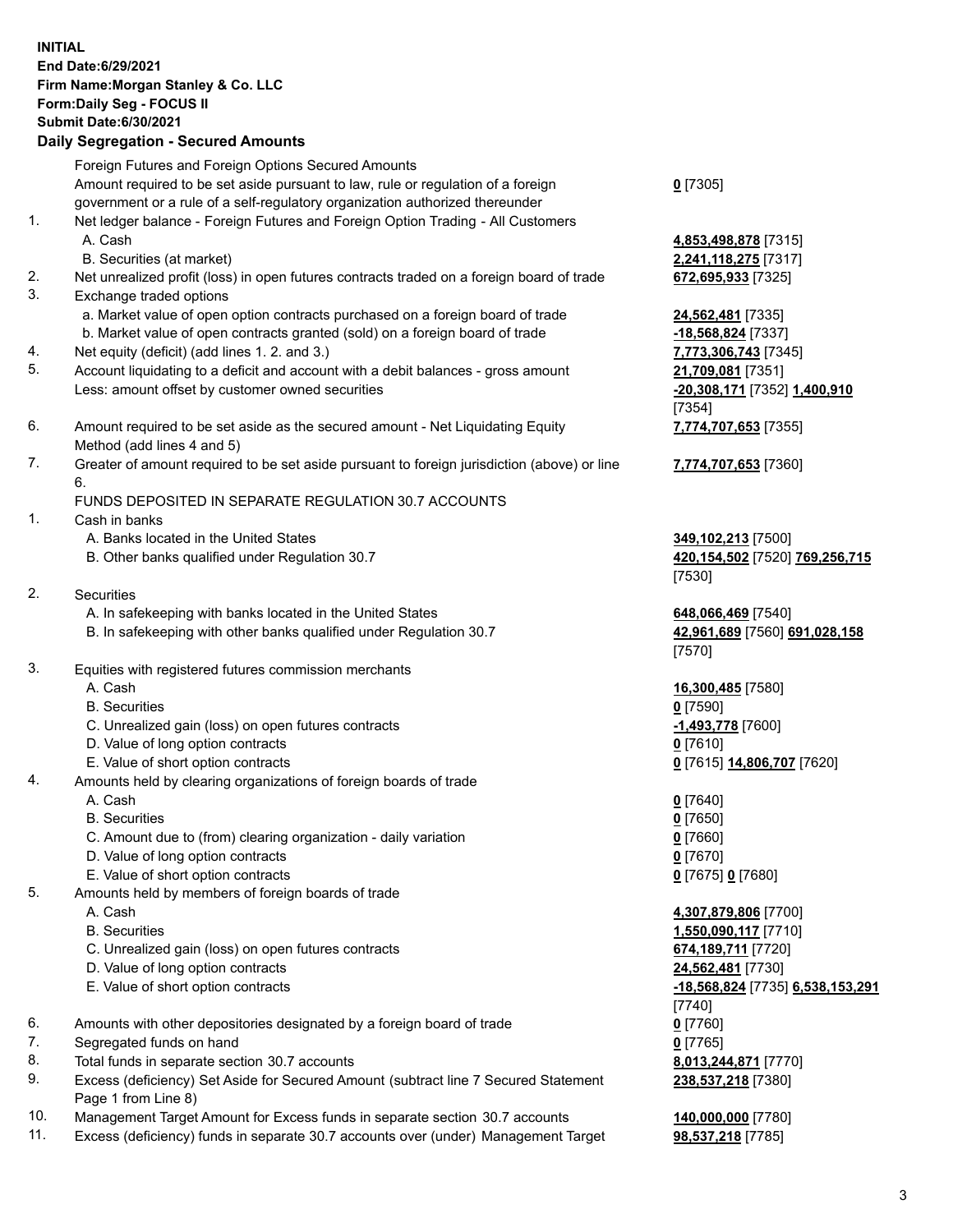**INITIAL End Date:6/29/2021 Firm Name:Morgan Stanley & Co. LLC Form:Daily Seg - FOCUS II Submit Date:6/30/2021 Daily Segregation - Segregation Statement** SEGREGATION REQUIREMENTS(Section 4d(2) of the CEAct) 1. Net ledger balance A. Cash **15,984,575,587** [7010] B. Securities (at market) **8,094,358,414** [7020] 2. Net unrealized profit (loss) in open futures contracts traded on a contract market **1,623,368,836** [7030] 3. Exchange traded options A. Add market value of open option contracts purchased on a contract market **916,385,525** [7032] B. Deduct market value of open option contracts granted (sold) on a contract market **-409,163,877** [7033] 4. Net equity (deficit) (add lines 1, 2 and 3) **26,209,524,485** [7040] 5. Accounts liquidating to a deficit and accounts with debit balances - gross amount **108,725,934** [7045] Less: amount offset by customer securities **-102,853,714** [7047] **5,872,220** [7050] 6. Amount required to be segregated (add lines 4 and 5) **26,215,396,705** [7060] FUNDS IN SEGREGATED ACCOUNTS 7. Deposited in segregated funds bank accounts A. Cash **3,108,314,586** [7070] B. Securities representing investments of customers' funds (at market) **0** [7080] C. Securities held for particular customers or option customers in lieu of cash (at market) **2,433,658,535** [7090] 8. Margins on deposit with derivatives clearing organizations of contract markets A. Cash **15,003,277,133** [7100] B. Securities representing investments of customers' funds (at market) **0** [7110] C. Securities held for particular customers or option customers in lieu of cash (at market) **5,183,717,030** [7120] 9. Net settlement from (to) derivatives clearing organizations of contract markets **-121,375,683** [7130] 10. Exchange traded options A. Value of open long option contracts **916,385,525** [7132] B. Value of open short option contracts **and the set of our original contracts -409,163,877** [7133] 11. Net equities with other FCMs A. Net liquidating equity **6,230,953** [7140] B. Securities representing investments of customers' funds (at market) **0** [7160] C. Securities held for particular customers or option customers in lieu of cash (at market) **0** [7170] 12. Segregated funds on hand **476,982,849** [7150] 13. Total amount in segregation (add lines 7 through 12) **26,598,027,051** [7180] 14. Excess (deficiency) funds in segregation (subtract line 6 from line 13) **382,630,346** [7190] 15. Management Target Amount for Excess funds in segregation **235,000,000** [7194]

16. Excess (deficiency) funds in segregation over (under) Management Target Amount Excess

**147,630,346** [7198]